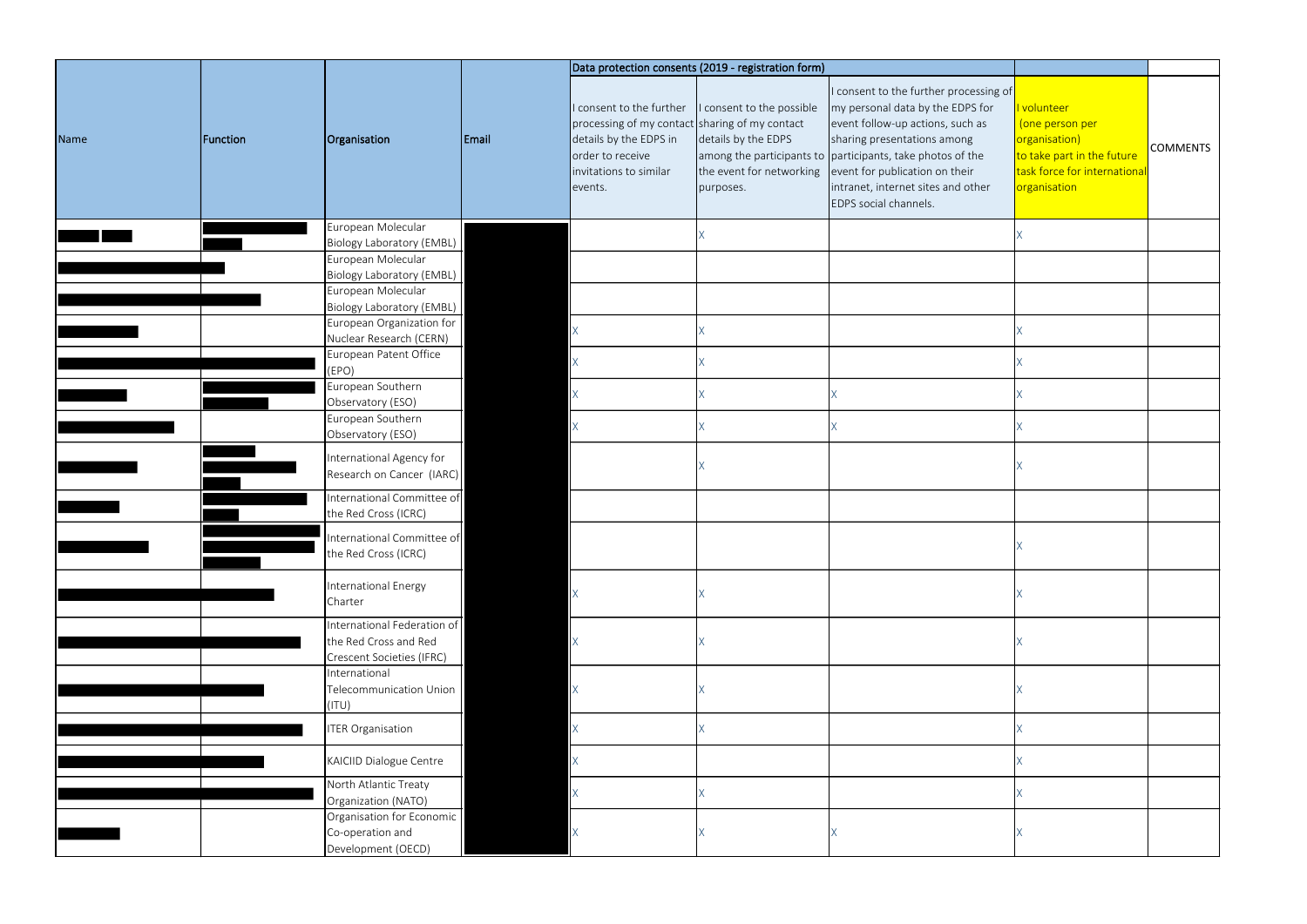| Organisation for Economic<br>Co-operation and<br>Development (OECD)                |                                                         |              |   |    |                                    |
|------------------------------------------------------------------------------------|---------------------------------------------------------|--------------|---|----|------------------------------------|
| Organization for Security<br>and Co-operation in<br>Europe (OSCE)                  |                                                         |              |   |    |                                    |
| The Global Fund                                                                    | <b>X</b>                                                | $\times$     |   | X  |                                    |
| United Nations<br>Educational, Scientific and<br>Cultural Organization<br>(UNESCO) |                                                         |              |   |    |                                    |
| United Nations High<br>Commissioner for<br>Refugees (UNHCR)                        |                                                         |              |   | ΙX |                                    |
| The Vaccine Alliance (Gavi)                                                        | X                                                       | X            |   |    |                                    |
| World Food Programme<br>(WFP)                                                      | $\sf X$                                                 | $\mathsf{X}$ | Χ | X  |                                    |
| World Food Programme<br>(WFP)                                                      |                                                         | X            |   | X  |                                    |
| World Food Programme<br>(WFP)                                                      | IX.                                                     | IX.          |   | X  |                                    |
| <b>IOM</b>                                                                         | <b>X</b>                                                | IX.          |   | X  |                                    |
| Council of Europe                                                                  |                                                         | X            |   | X  |                                    |
| European Commission                                                                |                                                         |              |   |    |                                    |
| <b>IT DPA</b>                                                                      |                                                         |              |   |    |                                    |
| Landesbeauftragte für<br>Datenschutz und<br>Informationsfreiheit                   |                                                         |              |   |    |                                    |
| Federal DE DPA                                                                     |                                                         |              |   |    |                                    |
| Federal German DPA                                                                 |                                                         |              |   |    |                                    |
| United Nations (UN)                                                                | Added following email<br>from EC of 24 February<br>2020 |              |   |    | Not<br>applicable to<br>this event |
| United Nations (UN)                                                                | Added following email<br>from EC of 24 February<br>2020 |              |   |    | Not<br>applicable to<br>this event |
| United Nations (UN)                                                                | Added following email<br>from EC of 24 February<br>2020 |              |   |    | Not<br>applicable to<br>this event |
| World Food Programme<br>(WFP)                                                      |                                                         |              |   |    |                                    |
| World Food Programme                                                               |                                                         |              |   |    |                                    |
| (WFP)                                                                              |                                                         |              |   |    |                                    |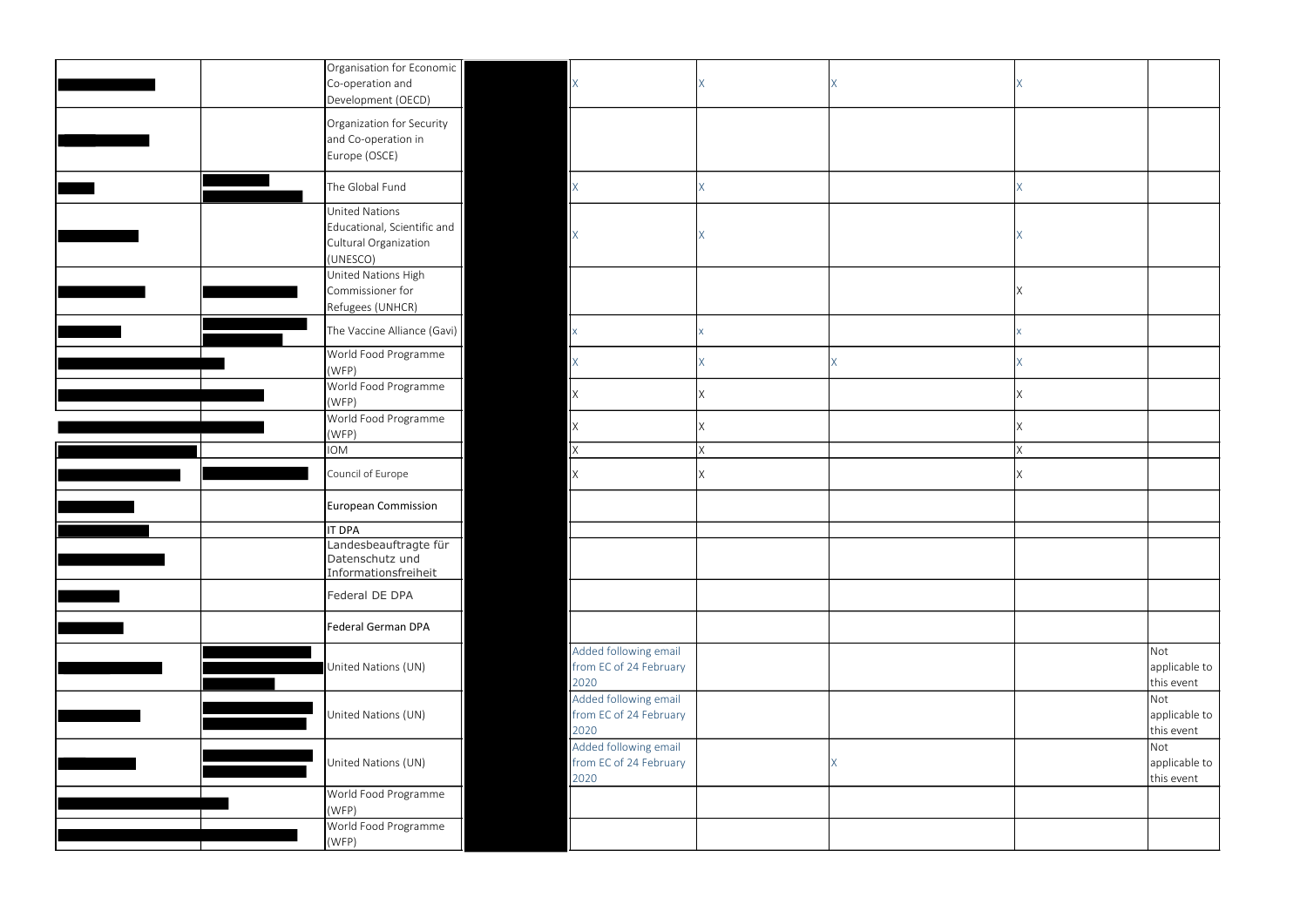|  | The World Bank                                              | Added following email of<br>23/08/2021                                    |  |    |  |
|--|-------------------------------------------------------------|---------------------------------------------------------------------------|--|----|--|
|  |                                                             | Added following email of                                                  |  |    |  |
|  | SHAPE (NATO)                                                | 16/07/2021                                                                |  | X. |  |
|  |                                                             |                                                                           |  |    |  |
|  | SHAPE (NATO)                                                | Added following email of<br>16/07/2021                                    |  |    |  |
|  | <b>EPO</b>                                                  | Added following email of                                                  |  |    |  |
|  |                                                             | 26/05/2021<br>Added following email of                                    |  |    |  |
|  | EUIPO (EC)                                                  | 26/05/2021                                                                |  |    |  |
|  | EC                                                          | Added following email of<br>26/05/2021                                    |  | X  |  |
|  | EMA (EC)                                                    | Added following email of                                                  |  | Χ  |  |
|  |                                                             | 26/05/2021<br>Added following email of                                    |  | X  |  |
|  | EEAS (EC)                                                   | 26/05/2021                                                                |  |    |  |
|  | EEAS (EC)                                                   | Added following email of<br>26/05/2021                                    |  | X  |  |
|  | <b>ICC CPI</b>                                              | Added following email of<br>26/05/2021                                    |  | X. |  |
|  | <b>ICC CPI</b>                                              | Added following email of<br>26/05/2021                                    |  |    |  |
|  | <b>OECD</b>                                                 | Added following email of<br>26/05/2021                                    |  |    |  |
|  | EC                                                          | Added following email of<br>26/05/2021                                    |  |    |  |
|  | <b>CERN</b>                                                 | Added following email of<br>26/05/2021                                    |  |    |  |
|  | F4E                                                         | Added following email of<br>26/05/2021                                    |  |    |  |
|  | The Vaccine Alliance (Gavi)                                 | Added following email of<br>07/09/2021                                    |  | X  |  |
|  | United Nations High<br>Commissioner for<br>Refugees (UNHCR) | Added following email of<br>13/09/2021 (replace<br>Marie Elene Ciccolini) |  | X  |  |
|  | <b>WHO</b>                                                  | Added following email of<br>15/09                                         |  |    |  |
|  | <b>IARC</b>                                                 | Added following email of<br>15/09                                         |  |    |  |
|  | <b>WHO</b>                                                  | Added following email of<br>15/09                                         |  |    |  |
|  | <b>IARC</b>                                                 | Added following email of<br>15/09                                         |  |    |  |
|  | <b>IARC</b>                                                 | Added following email of<br>15/09                                         |  |    |  |